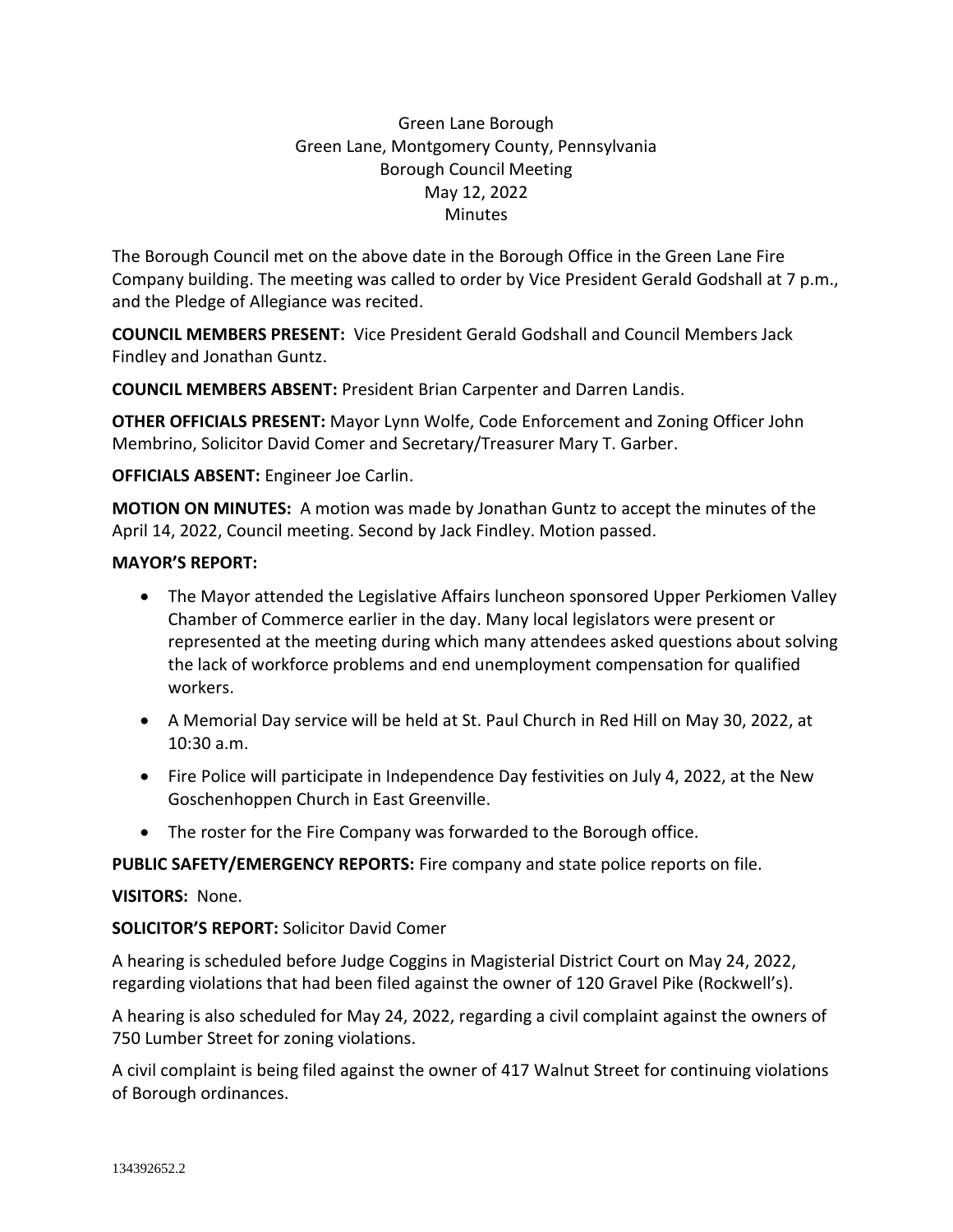# **CODE ENFORCEMENT OFFICER REPORT: (report on file)**

- One permit was issued to PECO Gas for a street opening at 201 Main Street.
- Mr. Membrino will attend the hearing set for May 24 with the District Magistrate regarding violations filed against the owner of 2963 Real Estate/120 Gravel Pike/Rockwell's.
- He will also attend a second hearing scheduled before the District Magistrate on May 24, 2022, for violations against McCuskins Properties, 750 Lumber St.

**ENGINEER'S REPORT:** (Written report submitted in engineer's absence).

- The Hazard Mitigation Grant Program home buyout application was submitted on time. PEMA is advancing the application for the individual residences into the FEMA system. PEMA requested additional info on the apartments and adjacent lot owned by McCuskins Properties LLC on 4/24, which was provided on 4/26.
- No update on the RPA Grant.
- Route 29 Sidewalk project is proceeding
	- $\circ$  PennDOT has reviewed the project plan and requested minimal modifications. Changes should be completed in the coming week. Several of the signed owners' acknowledgements have been received but none of the certified mail slips.
- A grant application for the resurfacing of Green Street was submitted to the DCED (Horse Development and Gaming Act) Local Share Account Grant program. Prior year awards appear to have been announced anywhere from late May to late July.
- The engineer has completed a Borough-wide pavement evaluation that includes inspection of road conditions and ranking by condition. A follow up meeting with Mr. Carpenter to finalize scope of repairs is required.

# **REGIONAL PLANNING:**

Councilman Jack Findley said there was nothing new to report.

# **SEWER AUTHORITY:**

Councilman Godshall reported that the authority is applying for a loan through the Delaware Valley Regional Finance Authority.

**ROAD COMMITTEE:** None.

**PARK COMMITTEE:** None.

**TREASURER'S REPORT:** Councilman Guntz made a motion to approve the Treasurer's report and pay all bills. Second by Councilman Findley. Motion approved.

#### **CORRESPONDENCE:** None.

**OLD BUSINESS:** Mayor Wolfe gave an update on the Borough filing projects.

**NEW BUSINESS:** None.